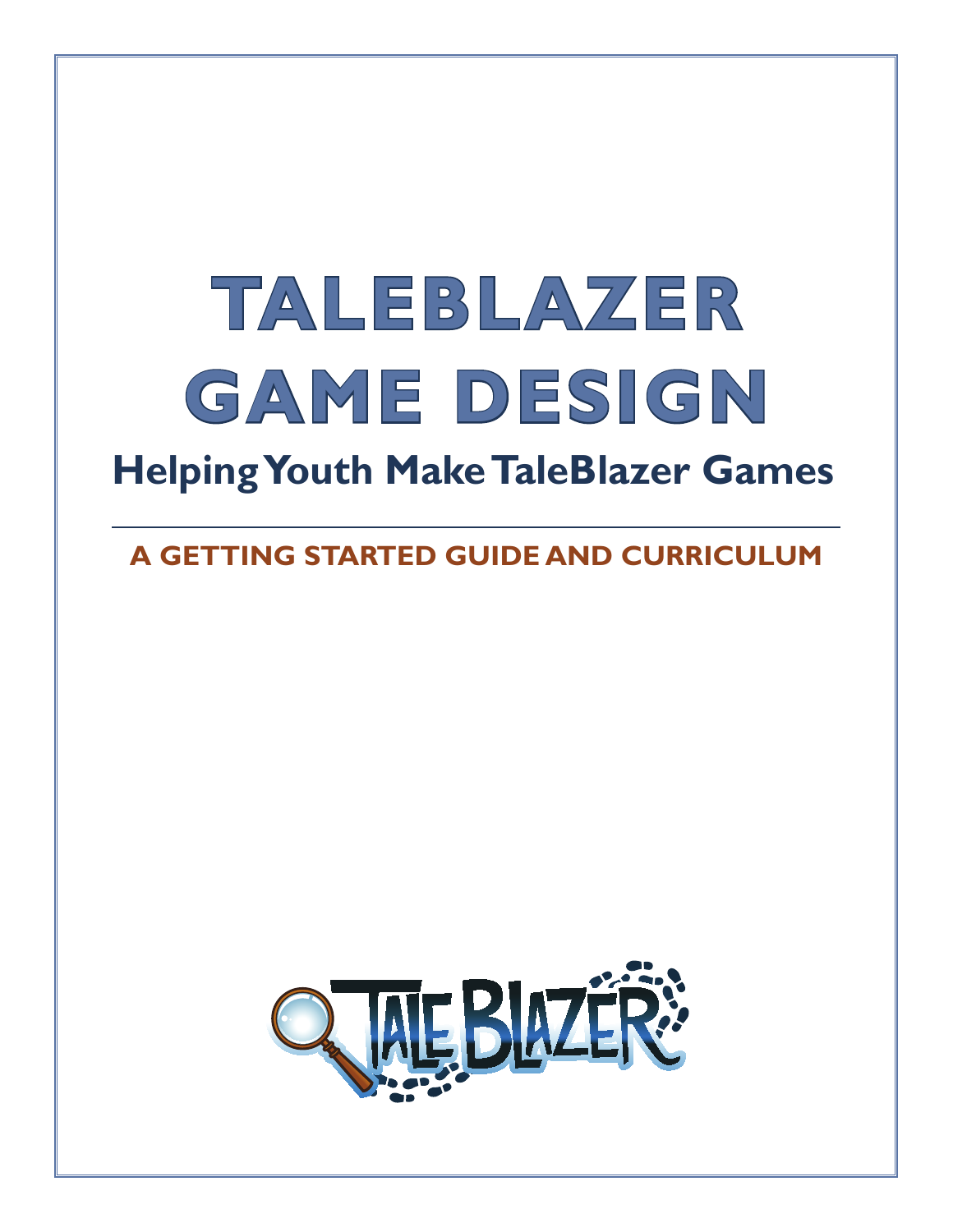

#### **2016**

Written by Susan Baron, Judy Perry, Lisa Stump, and Bob Coulter

[www.taleblazer.org](http://www.taleblazer.org)

#### **ACKNOWLEDGEMENTS**

This material is based upon work supported by the National Science Foundation under AISL Grant #1223407. TaleBlazer is developed by students and staff members at MIT's Scheller Teacher Education Program. TaleBlazer is funded in part through the generous support of the Columbus Zoo and Aquarium. Funding for the development of TaleBlazer has also been provided by the National Science Foundation under Grant No. AYS #0639638, ITEST #0833663 and AISL #1223407. Any opinions, findings, and conclusions or recommendations expressed in this material are those of the author(s) and do not necessarily reflect the views of the National Science Foundation.

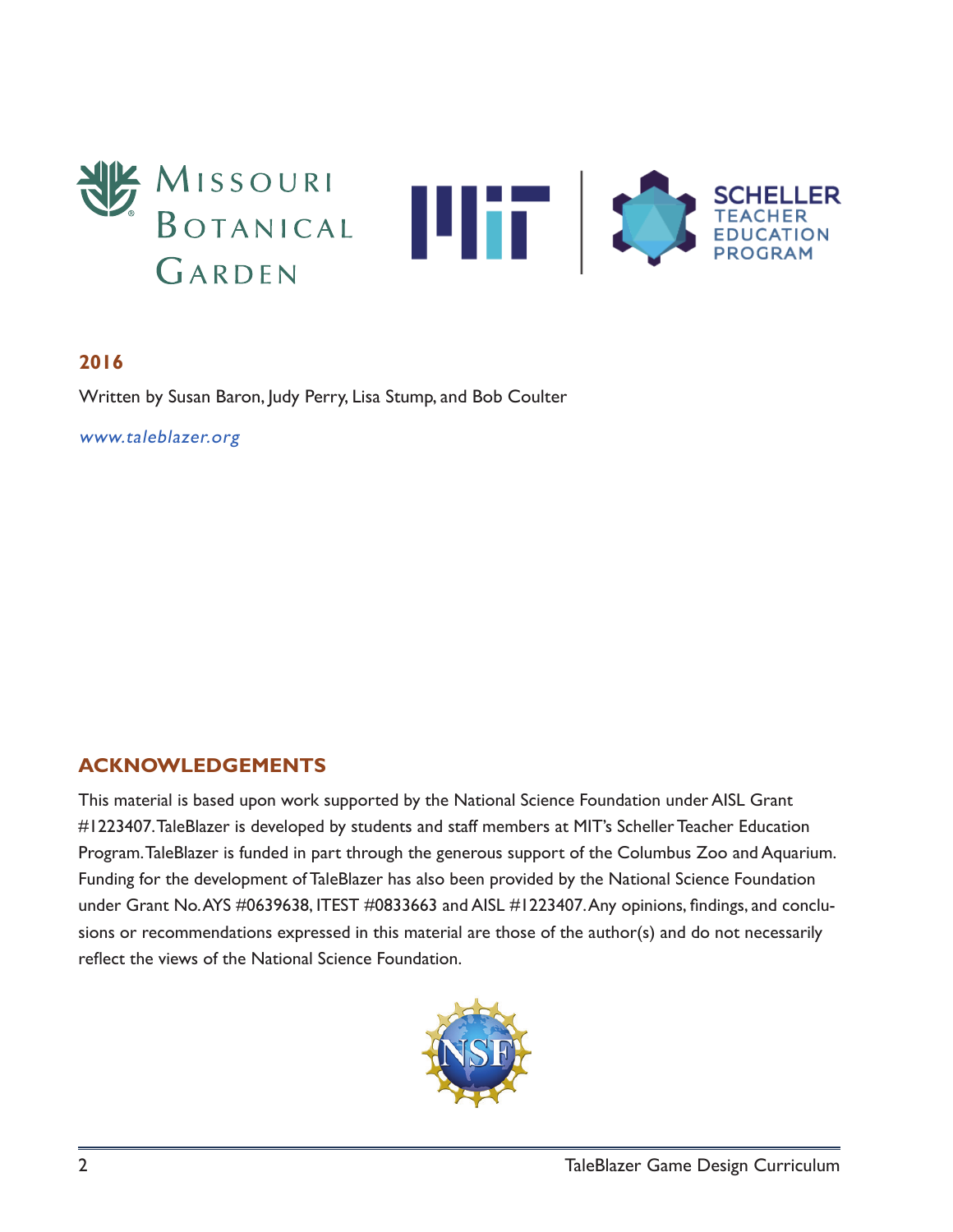### **Table of Contents**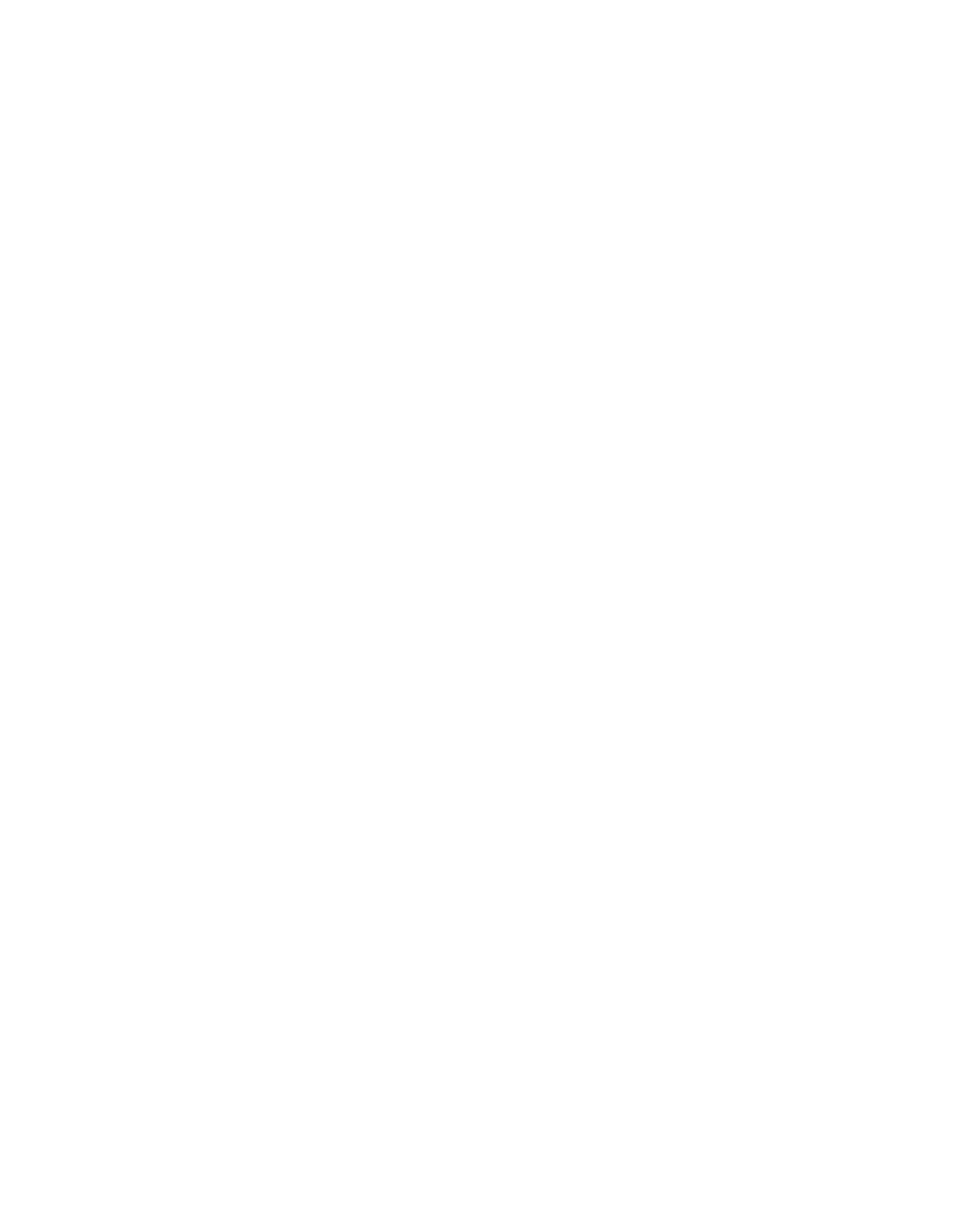## <span id="page-4-0"></span>**TaleBlazer Game Design**

#### **INTRODUCTION**

TaleBlazer is a versatile game creation program that can support many different learning goals. While TaleBlazer games can be quite complex, this curriculum is intended to be a short introduction to building simple games with TaleBlazer. For beginning designers to be able to complete satisfying games within a four-hour period, this curriculum uses template games for designers to play and make their own. The templates use basic structures that are highly adaptable to a variety of contexts and storylines. Facilitators can confidently lead the program with minimal familiarity with the software. Before leading the program, however, facilitators should read and complete the *Facilitator's Guide to Getting Started*.

The curriculum is split into one-hour sections. These can be completed in a single day or spread out over multiple days or weeks. If you are able to schedule more than four hours, we have included suggestions for extending the program in meaningful ways. Note that times and activities in this curriculum are for hands-on game building and software work, only. Any time spent exploring content areas would be additional.

If you have more than four hours available to you for Tale Blazer work, here is what you might expect:

- **• 4 Hours:** Youth make a basic game that follows the template closely.
- **• 5–6 Hours:** Youth have time for more extensive testing and revision, allowing them to polish their games more. Some designers may have time to customize their game structures beyond the template game. You may have time for peer review.
- **• 7–8 Hours:** Formalized peer review and sharing will be possible. Most designers will be able to customize their game structures beyond the template.



#### **OBJECTIVES**

- Youth play location-based mobile games
- Youth create their own mobile games using TaleBlazer software and template games.
- Youth explore their physical location and integrate it into their games.

#### **MATERIALS NEEDED:**

- Computers with internet access (1 per 2 designers)
- Mobile devices with GPS capabilities (iOS or Android, enough for 1 per 2 designers).
- Wi-Fi available for mobile **devices**
- Paper and pencils for game planning
- White board or similar for group planning/instructions
- Projector/screen to share computer screen
- Worksheets for game planning
- Safe, accessible outdoor space for locating game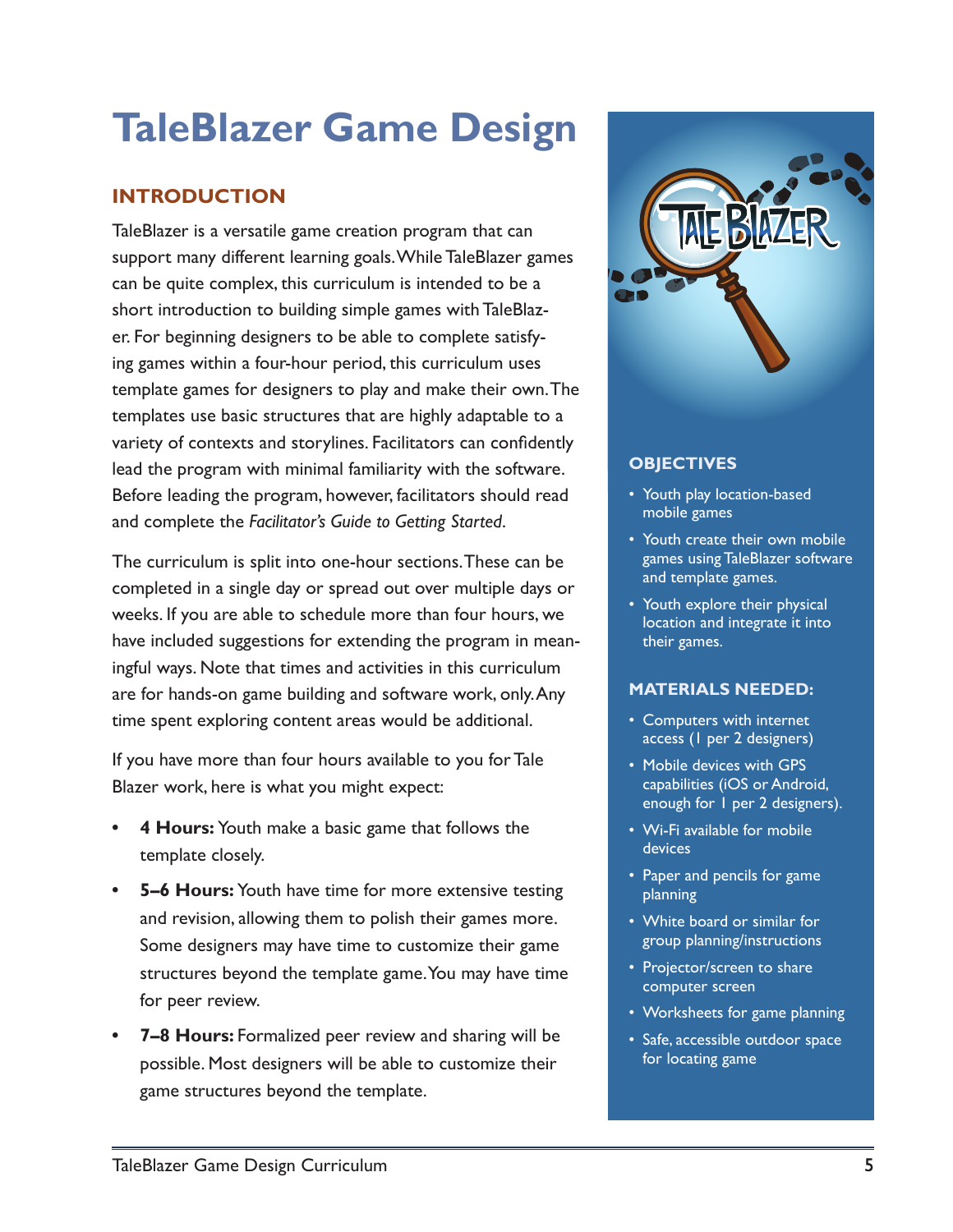#### <span id="page-5-0"></span>**SCHEDULE OVERVIEW**

| <b>I. GETTING STARTED</b>                  |                                      |                                                                                                                  |  |  |  |  |
|--------------------------------------------|--------------------------------------|------------------------------------------------------------------------------------------------------------------|--|--|--|--|
| Time                                       | Activity                             | Process                                                                                                          |  |  |  |  |
| 5 minutes                                  | Welcome and framing                  | Welcome game designers and outline the program.                                                                  |  |  |  |  |
| 20 minutes                                 | Play template game                   | Play chosen template game outdoors in pairs.                                                                     |  |  |  |  |
| 5 minutes                                  | <b>TaleBlazer</b><br>introduction    | Compare/contrast TaleBlazer with other games.                                                                    |  |  |  |  |
| 10 minutes                                 | Talk through template<br>format      | Map out what happened in the game and begin to introduce<br>TaleBlazer vocabulary.                               |  |  |  |  |
| 5 minutes                                  | Generalize agent<br>functions        | Take another look at the game format and identify the purpose<br>of each agent.                                  |  |  |  |  |
| *If >10 minutes<br>remain                  | Brainstorm game<br>ideas             | As a group, brainstorm game ideas for other games that could<br>fit the template, sorting ideas into categories. |  |  |  |  |
| <b>2. GAME PLANNING</b>                    |                                      |                                                                                                                  |  |  |  |  |
| Time                                       | Activity                             | <b>Process</b>                                                                                                   |  |  |  |  |
| *10-15 minutes (if<br>not done previously) | Brainstorm game<br>ideas             | As a group, brainstorm game ideas for other games that could<br>fit the template, sorting ideas into categories. |  |  |  |  |
| 30 minutes                                 | Game planning                        | Use worksheets and other materials to plan game on paper.                                                        |  |  |  |  |
| 5 minutes                                  | <b>TaleBlazer Editor</b><br>overview | Short presentation to introduce main areas and vocabulary of<br>the editor.                                      |  |  |  |  |
| 25 minutes (or<br>whatever remains)        | Begin working on<br>game in software | Use Game Designer Tutorials to make new games from the<br>template.                                              |  |  |  |  |
| <b>3. GAME WORK</b>                        |                                      |                                                                                                                  |  |  |  |  |
| Time                                       | Activity                             | <b>Process</b>                                                                                                   |  |  |  |  |
| 40-60 minutes                              | Continue work on<br>games            | Use Game Designer Tutorials to continue work. This will easily<br>take more time, if available.                  |  |  |  |  |
| 20 minutes<br>(optional)<br>VТ             | Peer review of games                 | Designers use Peer Review Guide to help give and receive<br>useful feedback on their games.                      |  |  |  |  |
| <b>4. FINISH UP</b>                        |                                      |                                                                                                                  |  |  |  |  |
| <b>Time</b>                                | Activity                             | Process                                                                                                          |  |  |  |  |
| Flexible                                   | Finishing touches on<br>games        | Use Game Designer Tutorials as needed to finish work on<br>games.                                                |  |  |  |  |
| 30-40 minutes<br>(Option I)                | Game showcase                        | Teams play each other's games or invite other people to come<br>play their games.                                |  |  |  |  |
| 20-40 minutes<br>(Option 2)                | Game presentations                   | Teams present to each other and community members about<br>their game design experience.                         |  |  |  |  |

*Note: This schedule is divided roughly by hours for a 4-hour format. If you have more time available, most of it will be used to expand the Game Work section so designers have more time to test and refine their games.*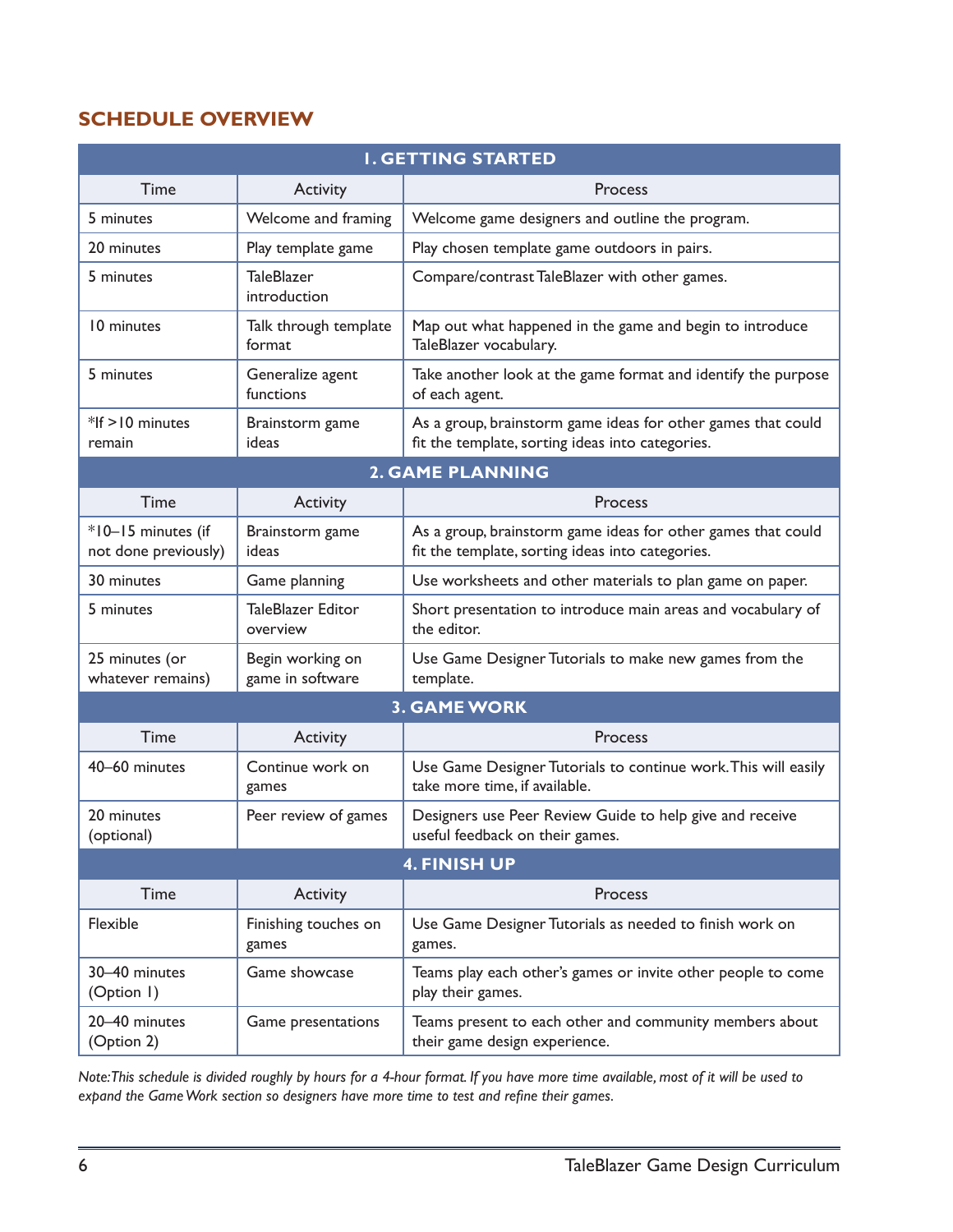### <span id="page-6-0"></span>1. GETTING STARTED

### **WELCOME AND FRAMING—5 MINUTES**

Welcome your game designers and give them an idea of what they are going to be doing during these four hours!

Things to mention might include:

- Names of all participants
- Schedule for the program
- Participants will use TaleBlazer software to create games
- Logistical details as needed (restrooms, water, etc.)
- Any theme or content you plan to focus on

#### **PLAY TEMPLATE GAME—20 MINUTES (plus time to walk to game location)**

It is really helpful for new game designers to have a chance to play a TaleBlazer game before creating one themselves!

- 1. **Instruct the group about any logistics necessary to go outside,** including where to meet the group when they have finished the game. It can be useful to remind everyone that the games aren't races and that they will do better in the game if they read carefully and pay attention. Tell the group they will be playing in pairs and suggest that they alternate holding the device so that everyone has a chance to navigate.
- 2. **Break the group into pairs.** These don't have to be their design team partners—short-term pairings are fine.
- 3. **Give each pair a mobile device.** Have them open the template game. Alternately, you could have the games ready and open on the devices already.
- 4. **Walk outside to the game area and have designers play the template game.** If the group is



#### **OBJECTIVES** Game designers will:

- Play a TaleBlazer game
- Become familiar with the TaleBlazer game format
- Generalize agent functions from the specific agents in the template game

#### **MATERIALS NEEDED**

- Mobile devices, with TaleBlazer and template game loaded
- Projector and computer
- White board or chart paper for group discussions
- Sticky notes with agents written on them
- Pencils
- Large print or projected version of game map
- Template game diagrams

#### **LAYING THE GROUNDWORK**

See the notes in the *Facilitator's Guide to Getting Started* about creating a productive classroom culture during this program.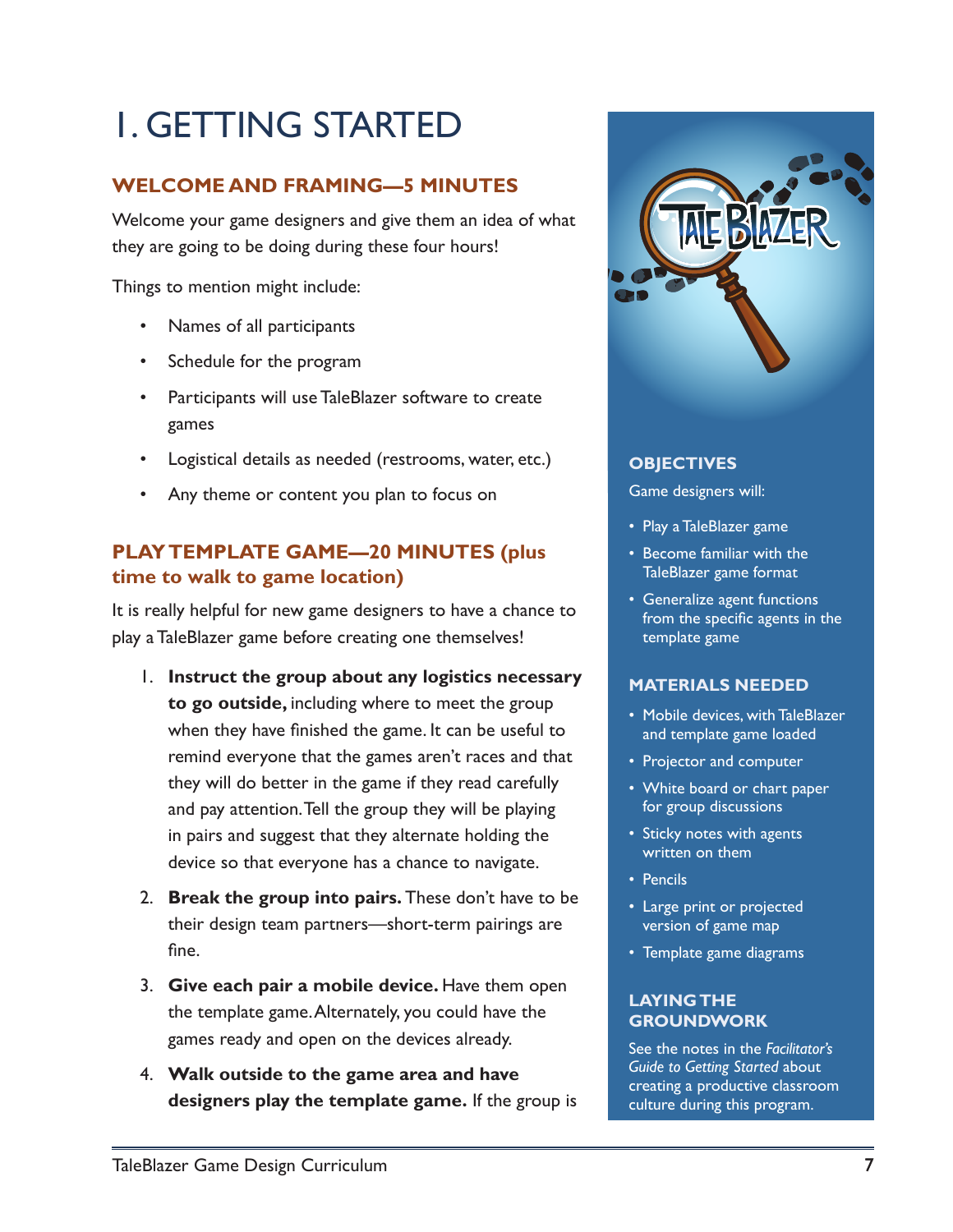large, you may want to stagger the game start times a little so the teams will spread out.

- a. While outside, you and other leaders should walk around and make sure the games are going smoothly and that pairs are sharing the devices appropriately. You may need to help the teams navigate at first, if the area is unfamiliar.
- 5. **Once everyone has finished, go back inside.**

#### **TALEBLAZER INTRODUCTION—5 MINUTES**

Begin thinking about TaleBlazer as a tool and the type of games that are possible to make with TaleBlazer.

- 1. **Start by asking the group about the elements of the game they just played.**
	- How did they learn things (what to do/goal of the game and information relevant to the game)?
	- What did they do to play the game (game mechanics)?
	- How did the game end?
	- What, if anything, made the game challenging?
	- What, if anything, made it fun?
- 2. **How does the game they just played differ from other games they have played?**  What makes a TaleBlazer game unique? (Briefly talk about combining the physical world with virtual elements, using a specific location, etc.)

#### **DIG DEEPER INTO FORMAT OF THE TEMPLATE GAME—10 MINUTES**

Since the game designers will be using the template game as the foundation for their own games, it will be helpful to look at the template game in depth and start figuring out what is going on. You may want to have a large map of the game area available to look at, either projected or printed out. You could also use the blank game diagram for the template game you are using to chart the game with your game designers. (Blank game diagrams can be found among the materials for each template game.)

- 1. **Hand out sticky notes with the name of an agent from the template game written on each one.** If there are more designers in your group than agents, split the designers into small groups so they have one sticky note per group.
- 2. **Ask each group to write on the sticky note what happened at that agent** (did it give the player information/a clue? Ask a question?)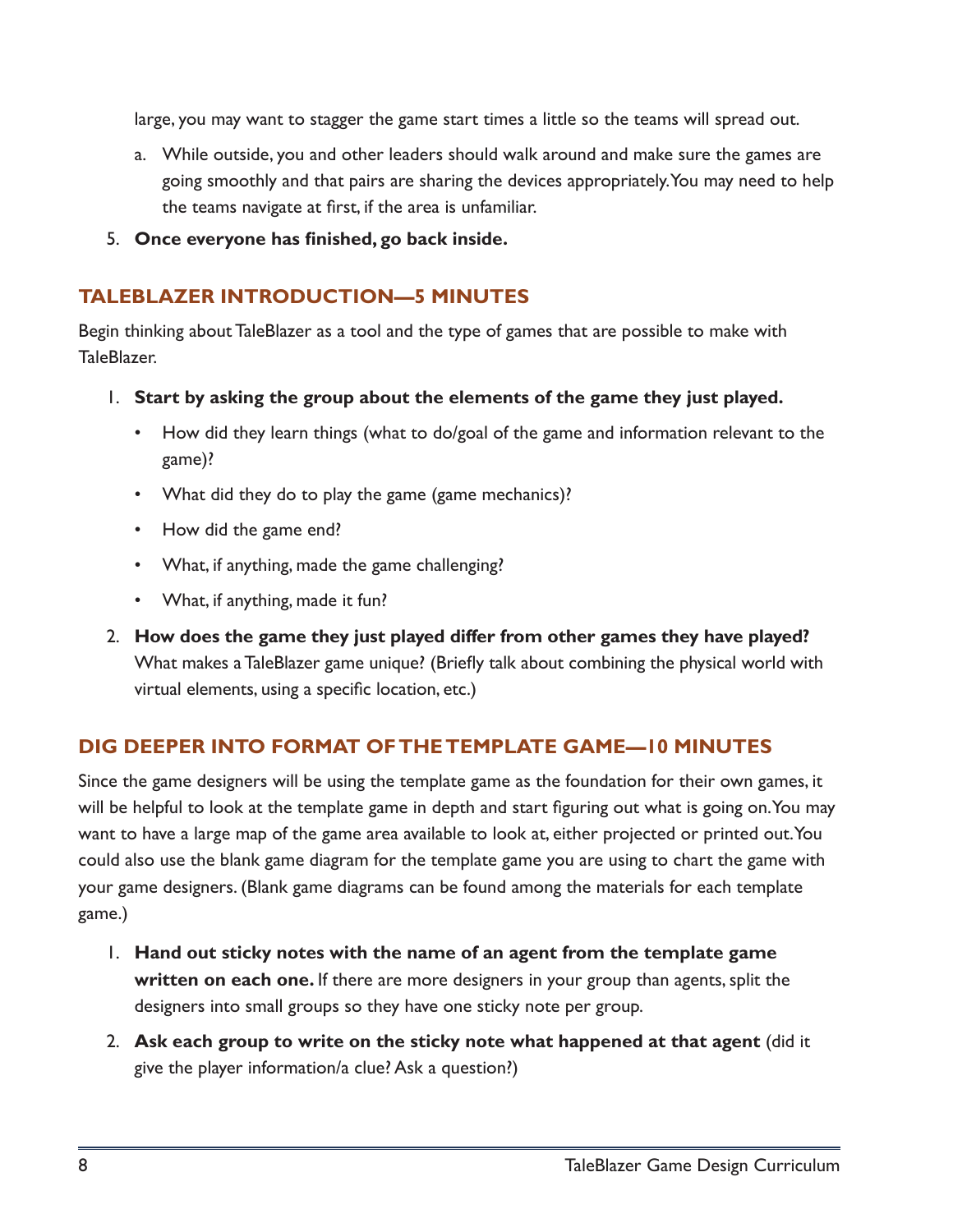- 3. **Have each group add their agents to the map or chart in order.** If they don't remember where it goes, have the larger group help them.
- 4. **As a large group, talk through what happened at each agent.** (What information did you receive? Were any choices offered? How did the game change for each choice?)
- 5. As you walk through the game, **try to introduce some of the TaleBlazer vocabulary**. As appropriate, include:
	- a. **Agent**  any character or object the player encounters. Usually marked by an icon on the map.
	- b. **Bump**  When you bump into agents, you (usually) see their image and description, and the software follows any instructions connected to that agent. Most often, players bump agents by walking to them on the map.
	- c. **Dashboard**  The screen that appears on the mobile device when you bump an agent (an agent dashboard) or view the player or world tabs (player and world dashboards, respectively). The dashboard shows the name, image, and description of the agent or tab.
	- d. **Action**  Actions appear as buttons on dashboards during the game. Actions allow the player to do something: make a choice, pick up or drop an agent, read text, etc. (**OK** buttons are not action buttons.)

#### **GENERALIZE FROM SPECIFIC STORY TO AGENT FUNCTION—5 MINUTES**

Take a step back from the specifics of the template to think about the function and role of each agent. This will help designers think about ways to use the template for their own games. Depending on how things went during the walkthrough above, this part might be really brief. If you used a

This is an **agent dashboard**. The buttons at the bottom are actions.



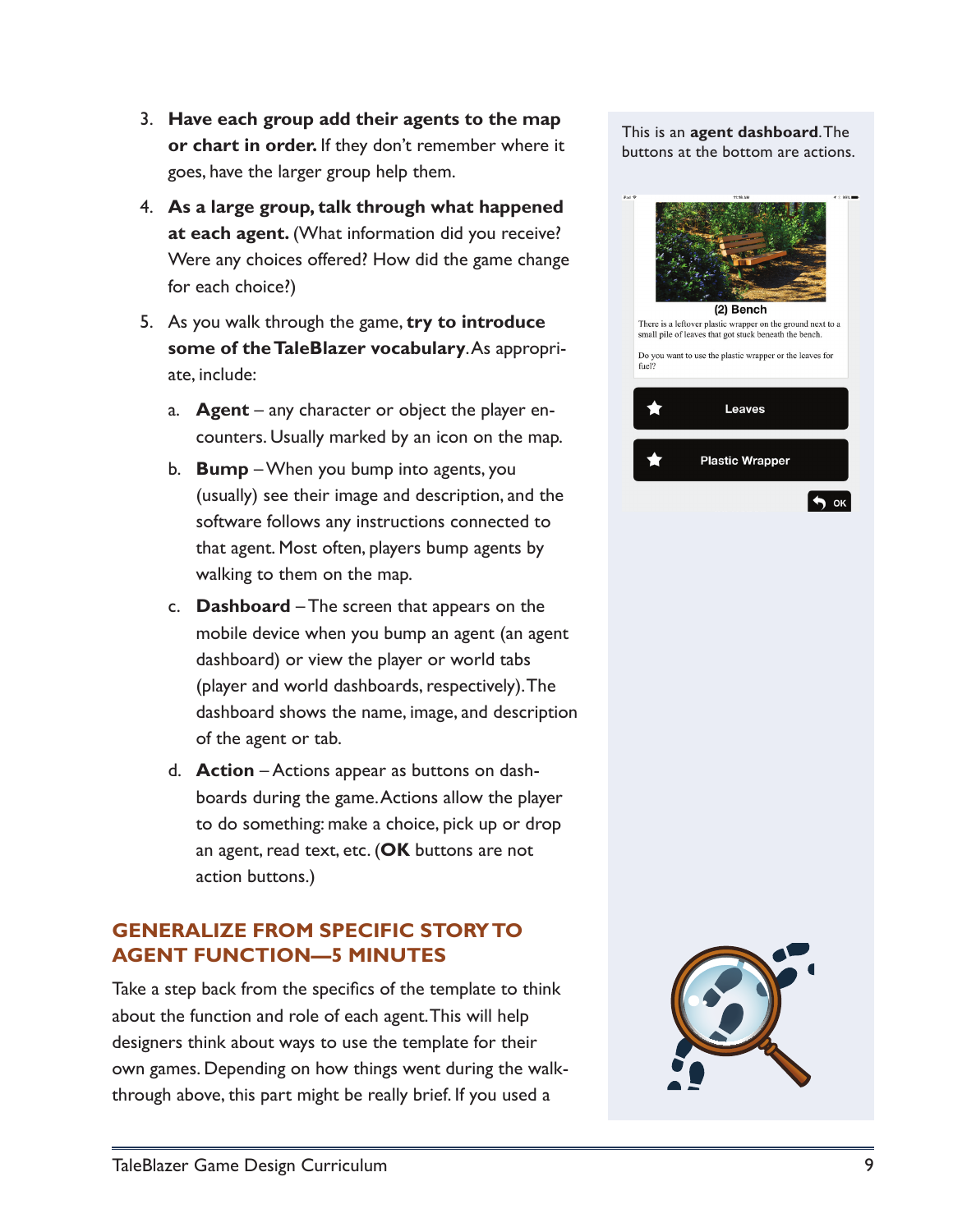map for the walk-through, do make sure to introduce the game diagram.

- 1. If you have been using the map to talk about the game, **introduce the diagram of the game** (available for each template in the template packets). Use the version that only lists the agents' names and leaves the function tags blank.
- 2. **Option 1:** As a group, develop a list of functions/roles that the agents play in the game. Match them to the agents in the template game. (Refer to the template game diagram for ideas about what to call the functions, but feel free to use language that makes sense to your designers…)
- 3. **Option 2:** Fill in the game diagram as a group, writing in the function for each agent as you review the game. Encourage game designers to think about the agents by asking questions such as:
	- a. What role does this agent play in the game?
	- b. Why is this agent important in the game?
	- c. How would the game be different without this agent?
	- d. Does this agent affect the player's score or the outcome of the game?
- 4. **IMPORTANT: Tell game designers they will be using this format for their own games.** The stories and goals will be different, but the general function of the agents in the game will be the same/similar.

#### **BRAINSTORM GAME IDEAS—10 MINUTES**

If you have at least 10 minutes left at the end of the first hour, you can do this activity. If not, it is better to do this at the beginning of the second hour than try to rush through it. As a group, begin thinking about what kinds of games could be made based on your chosen template.

- 1. **Introduce the games as a design challenge.** Teams need to create games that fit the criteria, being as creative as they can within those bounds.
- 2. **Introduce the required elements for the games**
	- a. Based on the given template
	- b. Any content/audience/location/goals criteria that you have decided on (refer to your notes from the *Facilitator's Guide to Getting Started*).
- 3. **As a group, begin brainstorming ideas for games that would fit (or mostly fit) within the given parameters.** Try not to reject ideas that don't fit—they might inspire other ideas—but do encourage game designers to find creative ways to stay within the parameters given. Consider recording ideas in different "buckets" on the board. "Buckets" might include (1) narrative, setting, and world, (2) goal or question to be answered, (3) character, etc. Some game ideas are available in the template packets to get you started.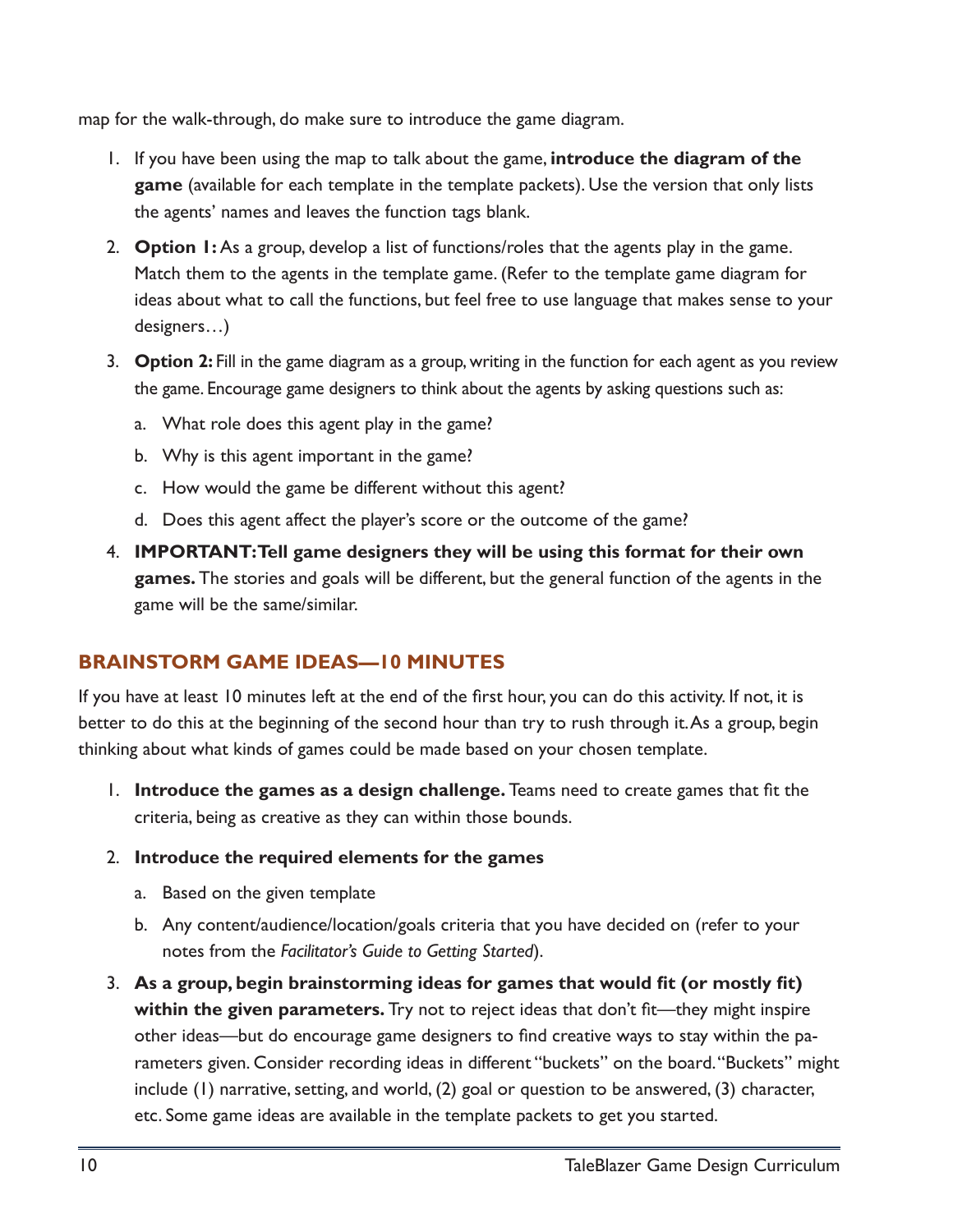### <span id="page-10-0"></span>2. GAME PLANNING

#### **GAME PLANNING—30 MINUTES**

Game designers likely will be excited to get on the computers and start using the software, but planning out the games on paper will help them complete their games during the allotted time.

- 1. If this second hour does not immediately follow the first hour activities, **briefly review the design constraints for the games and the ideas generated during the brainstorm**, if necessary*.*
- 2. **Have game designers split into pairs** (or whatever size design teams you are using) **to form their design teams.** They will be working together for the rest of the program.
- 3. **Hand out game design worksheets for the chosen template to all the teams, along with scratch paper and pencils.**
- 4. **Have the groups use the materials to create a preliminary plan for their game** (it's OK if it changes later!). They should be able to articulate, at a minimum, the player's goal during the game, the main challenge, and some of the agents the player will meet. Having these things written down or recorded in some manner will help designers stay on track once they begin working in the software.
- 5. As needed, particularly if designers are not familiar with the space, **go outside and let designers explore the game area**, and take notes/pictures of points of interest that might be useful in their games.
- 6. In the last few minutes of planning time (5–7 minutes) **have each group quickly present to everyone about their game ideas**. Have them share:
	- a. Setting for the game
	- b. Player goal



#### **OBJECTIVES**

Game designers will:

- Plan their game on paper
- Begin creating their games in TaleBlazer

#### **MATERIALS NEEDED**

- Scratch paper
- Pencils
- Game worksheets (from template packets)
- Maps of game area (optional)
- Computers
- TaleBlazer account information
- Mobile Devices
- Cords for transferring pictures from mobile to computer (optional)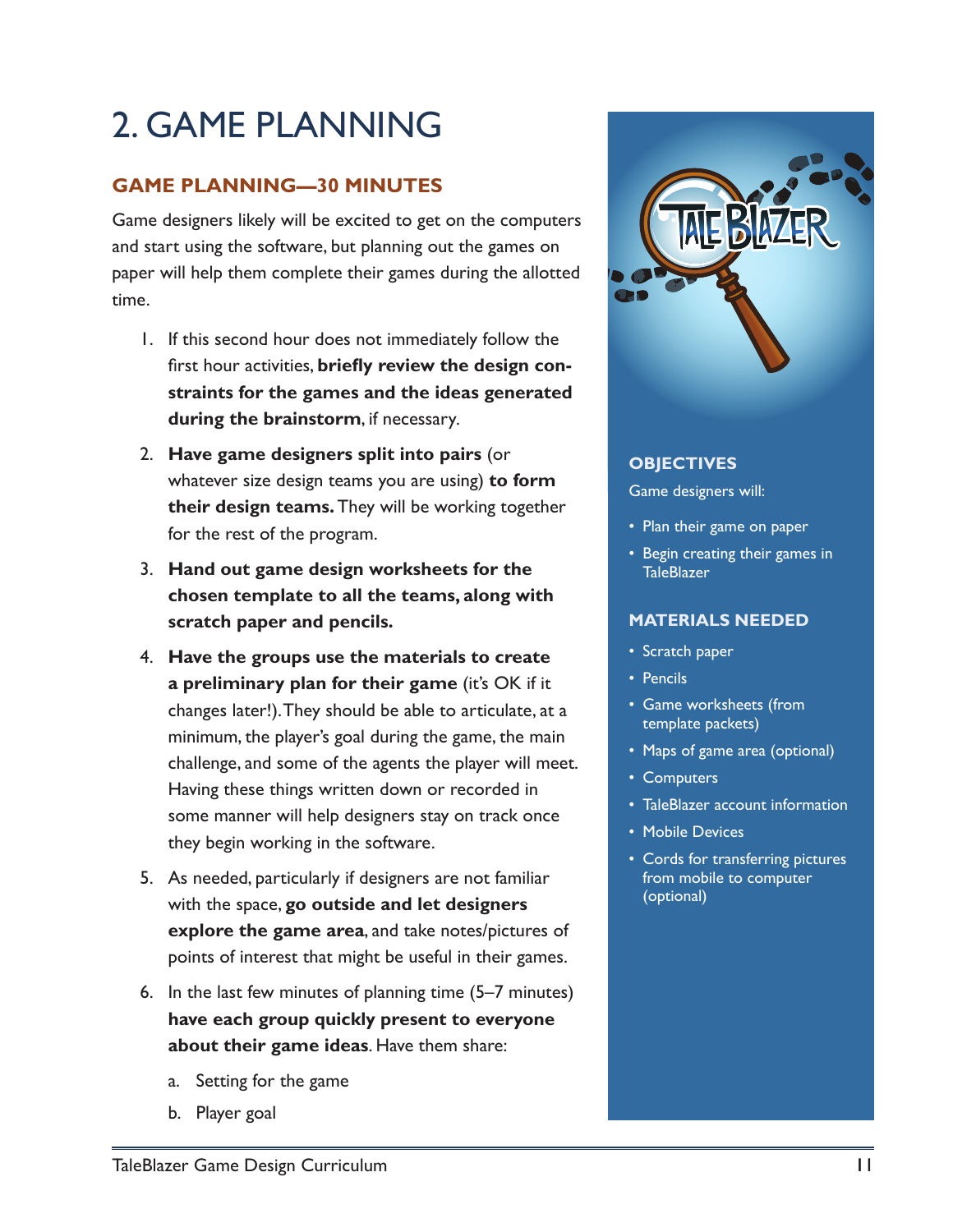- c. Relevant question depending on template used:
	- i. Narrative Mystery: What is your final question?
	- ii. Score Game: What score will the game track?

#### **TALEBLAZER EDITOR OVERVIEW—5 MINUTES**

Introduce designers to the game editor. Resist the temptation to show them too much in the editor, or they might disregard the written tutorial instructions completely and miss important information. Do remind them not to delete the agents already in the game. With your screen projected, walk through the following steps:

- 1. **Navigate to** <http://www.taleblazer.org>.
- 2. **Log in to your account** (or an account the designers will be using).



3. **Use the** *Games* **menu at the top of the screen to go to your** *My Games* **page.**



4. **Find the game you want to work on and click** *Edit Game***.** If the game designers are going to need to copy a template game before they work on it, click on *Game Page*, then *Copy*.

| <b>Score Game</b> |                                                                                           |                  |                  |               |
|-------------------|-------------------------------------------------------------------------------------------|------------------|------------------|---------------|
|                   | Game Code: gnziqbj<br>Created 12/09/15 9:09am<br>Modified 02/09/16 9:31am<br>Downloads 12 |                  |                  |               |
|                   |                                                                                           | <b>Edit Game</b> | <b>Game Page</b> | <b>Delete</b> |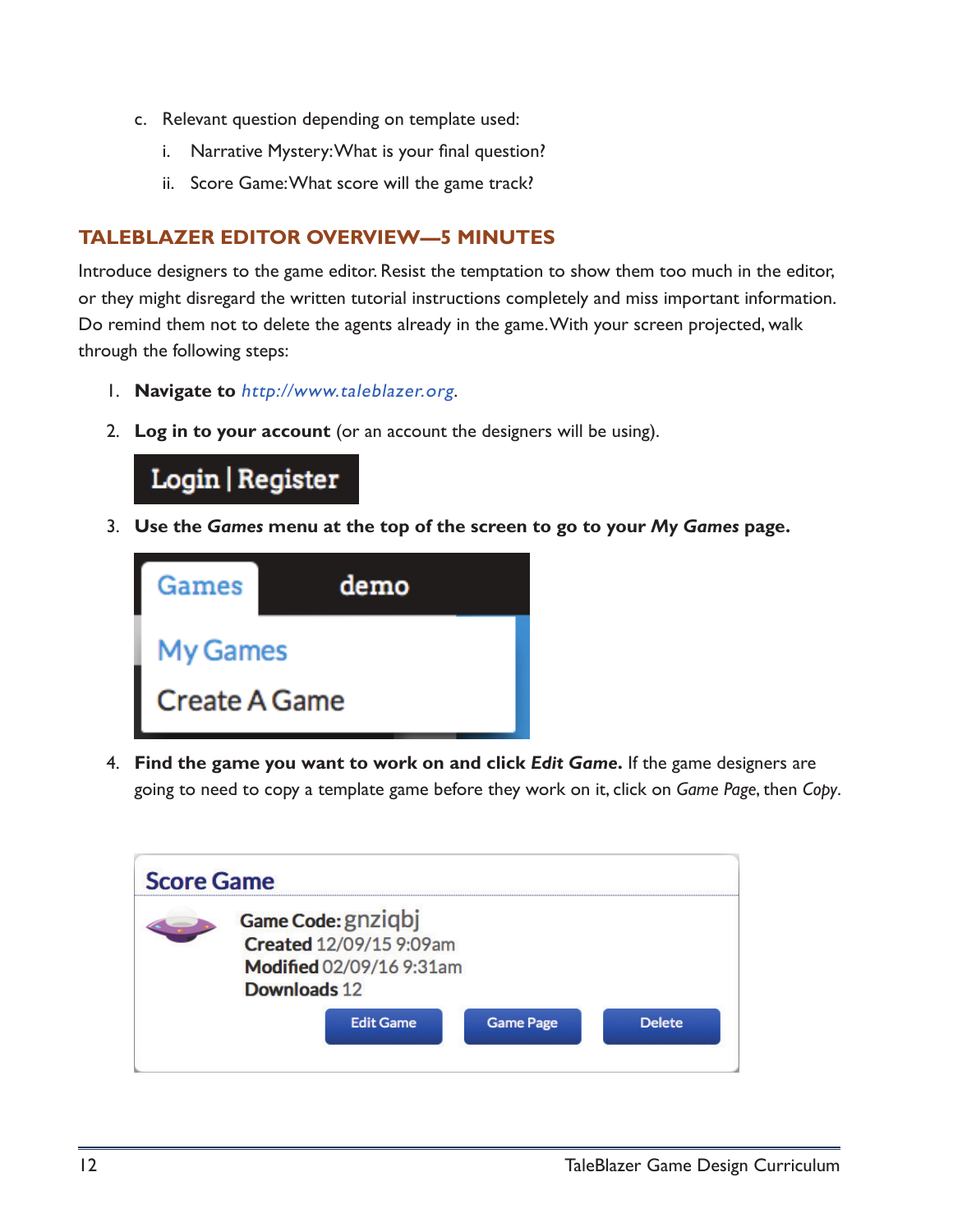- 5. The game will open on the *Map* tab. **Show the designers how the icons representing agents are on the map and can be moved around.**
- 6. **Switch to the** *Agents* **tab and show them how all the agents show up in the ribbon at the top of the screen.**



- 7. **Point out the block drawers in the center of the screen and the scripting area to the right.** Some templates will use blocks more than others, but designers should know their general purpose (to give the computer instructions).
- 8. **Tell designers they will be using the agents already in the game as a base for their own game, and remind them not to delete the agents in the template game.**
- 9. **Remind designers that TaleBlazer does not automatically save their work.** They will need to click the *Save Game* button often!



#### **BEGIN WORKING ON GAME IN SOFT-WARE—25 MINUTES**

It's time to start working in the TaleBlazer editor! Each template has a customized tutorial to guide designers through the process of making their own games based on the template.

1. **Introduce the written tutorials and hand one out to each group.** Encourage game designers to work through them carefully. Making a game will be

#### MANAGING OUTDOOR TIME

Design teams will need to go outside periodically to explore the game area and test out their game. Have a plan in place to manage this. Consider having a list on the board that teams can add their name to when they need to go outdoors. Encourage teams on the list to make their own list of what they need to do outside, then work on other things until it is possible for them to go outside.

#### GAME TEMPLATE TUTORIALS

There are two versions of the written tutorial for each template game. The short version is less intimidating and should work well for most game designers. The longform tutorials give more details about the game creation process. As the facilitator, you may want to go through the long-form tutorial to learn some of the nuances of the software. It may also be helpful to have a copy or two of the long tutorials available for designers who want more detail or for reference during steps that are more complicated.

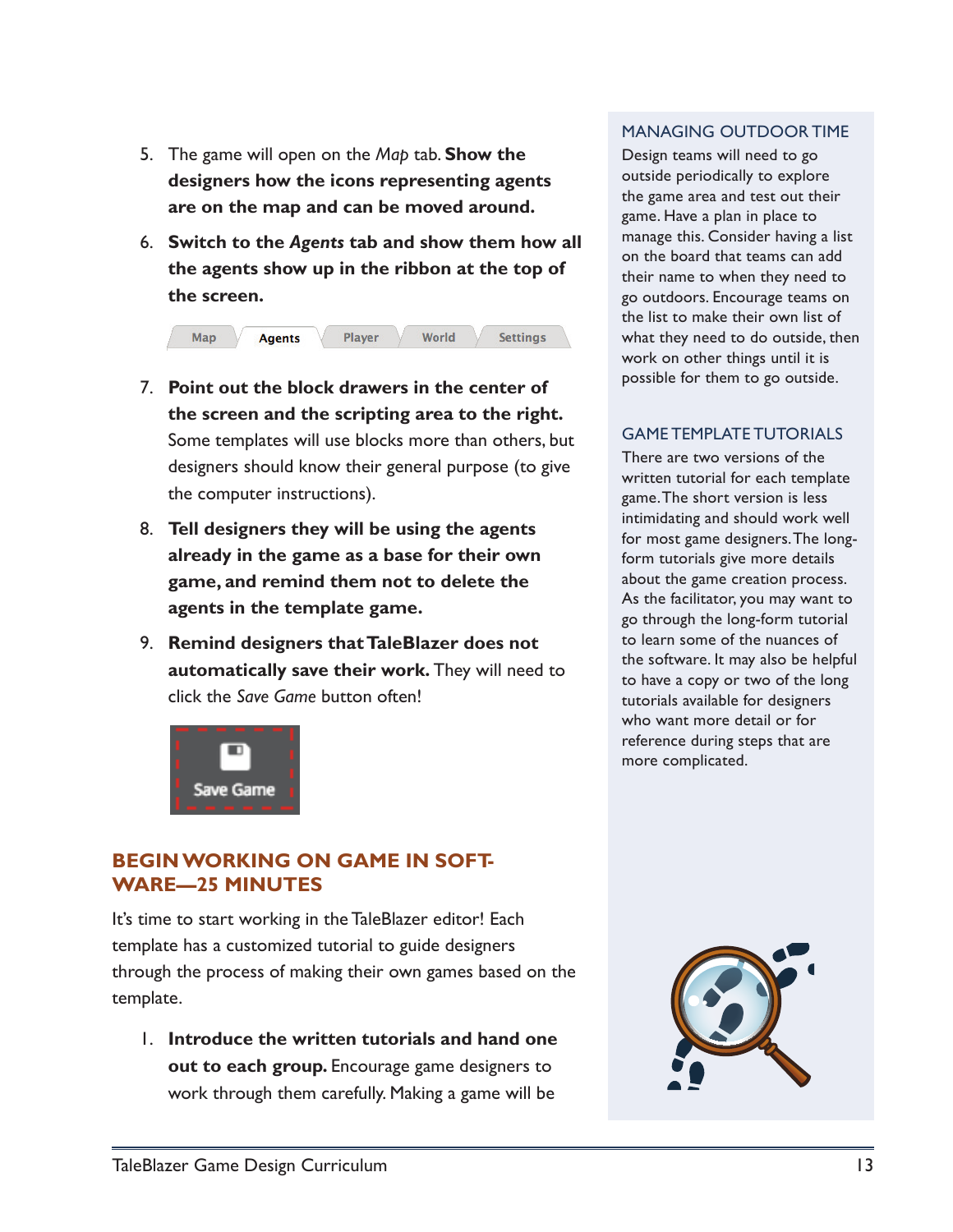easier, and ultimately faster, if they use the tutorials.

- 2. While the game designers are working, **be available for questions and check in with the teams about their progress.** Use the TaleBlazer Troubleshooting document to help you as questions arise.
- 3. **Remind teams to refer to their notes and worksheets as they build their games in the computer!** Things will certainly change over time, but using their notes will help them build their first draft quickly.
- 4. **Teams will need to go outside at some point to test their games and make sure their agents are in the correct places.** They may also want to take some pictures to put in their games. Manage the logistics of this as best you can (remember that there is often *something* they can do with their game while they wait for another team to be ready to go outside). Make sure before going outside they have:
	- a. Saved the most recent version of their game in the online editor.
	- b. Completely downloaded/updated their games to their mobile devices.
	- c. Notebook/clipboard for taking notes on what to change in their game.
	- d. Written a list of what they need to accomplish outside (optional).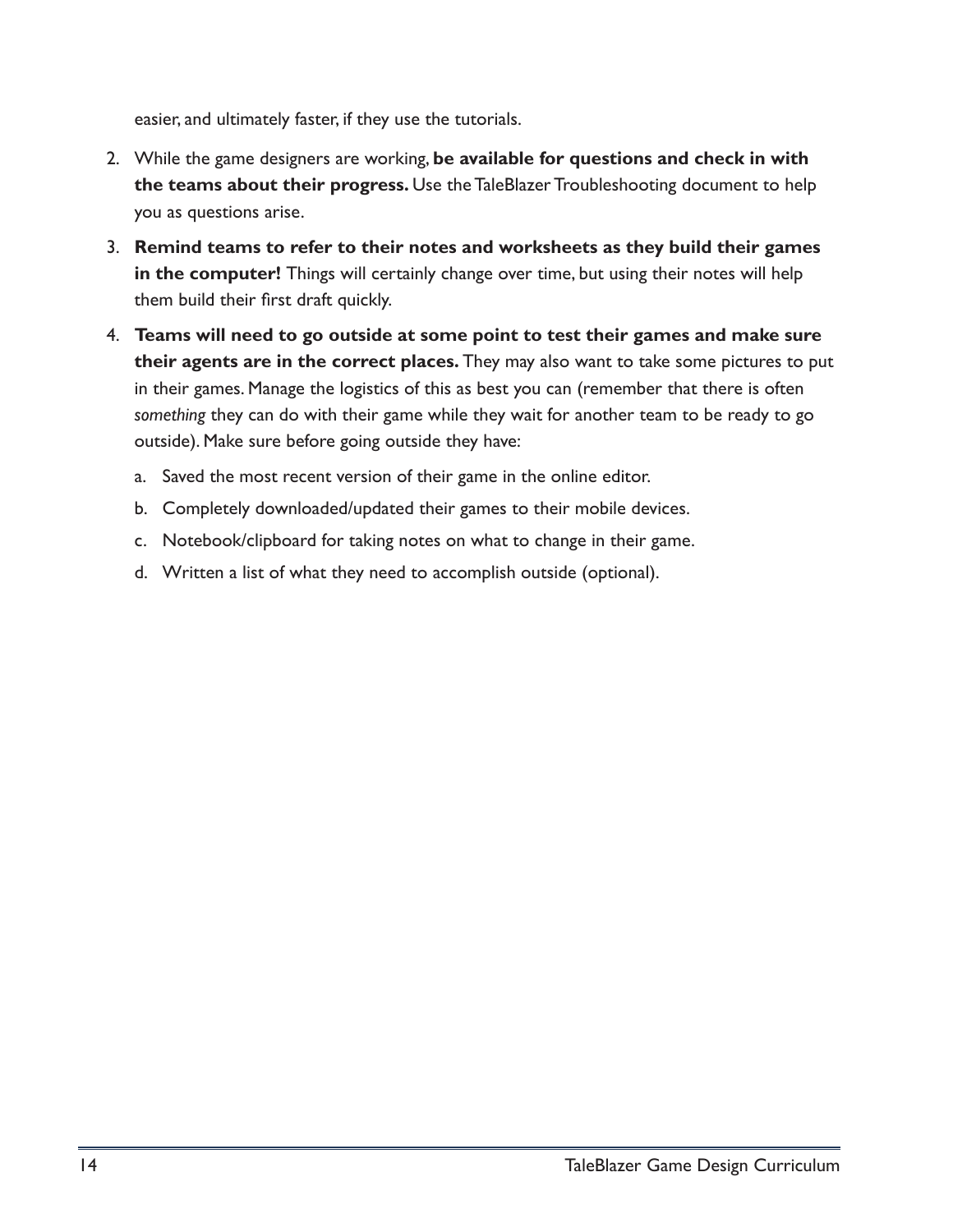### <span id="page-14-0"></span>3. GAME WORK

#### **CONTINUE WORK ON GAMES—AT LEAST 60 MINUTES**

Have design teams continue the work they started in the second hour (2. Game Planning). Go outside as necessary to test the games and agent locations. If teams "finish" their games early, encourage them to double check their work or add something to enhance their game.

1. As interest and time allow, **designers can use the built-in tutorials** in the TaleBlazer editor to help them add more elements to their games.



- 2. Tutorials that might be particularly useful include:
	- a. Add a new agent to your game: *Getting Started* > *Your First Game* > *4. Add a Character or Item*
	- b. Make your agents show up in the correct order: *How To* > *Make a Story*
	- c. Add actions to an agent, including the option to pick up or drop an agent: *How To* > *Add Buttons*
	- d. Add a score that will be displayed on the **Player**  tab in the app: *How To* > *Add a Score*
	- e. Make agents that are invisible or show up only when the player is close to them: *In Depth* > *About Bump Settings > 3. Agent Interactions*
	- f. Add passwords to agents: *How To* > *Make an Indoor Game* > *1. Password-Protected Agents and Glossary* > *Password*



#### **OBJECTIVES**

Game designers will:

- Finish a draft of their games
- Give feedback to others and receive feedback about their games (optional)

#### **MATERIALS NEEDED**

- Team notes for games
- Computers
- Mobile devices
- Cords for transferring pictures from mobile to computer (optional)
- *• Peer Review Guide* sheets (optional)
- Clipboards
- Pencils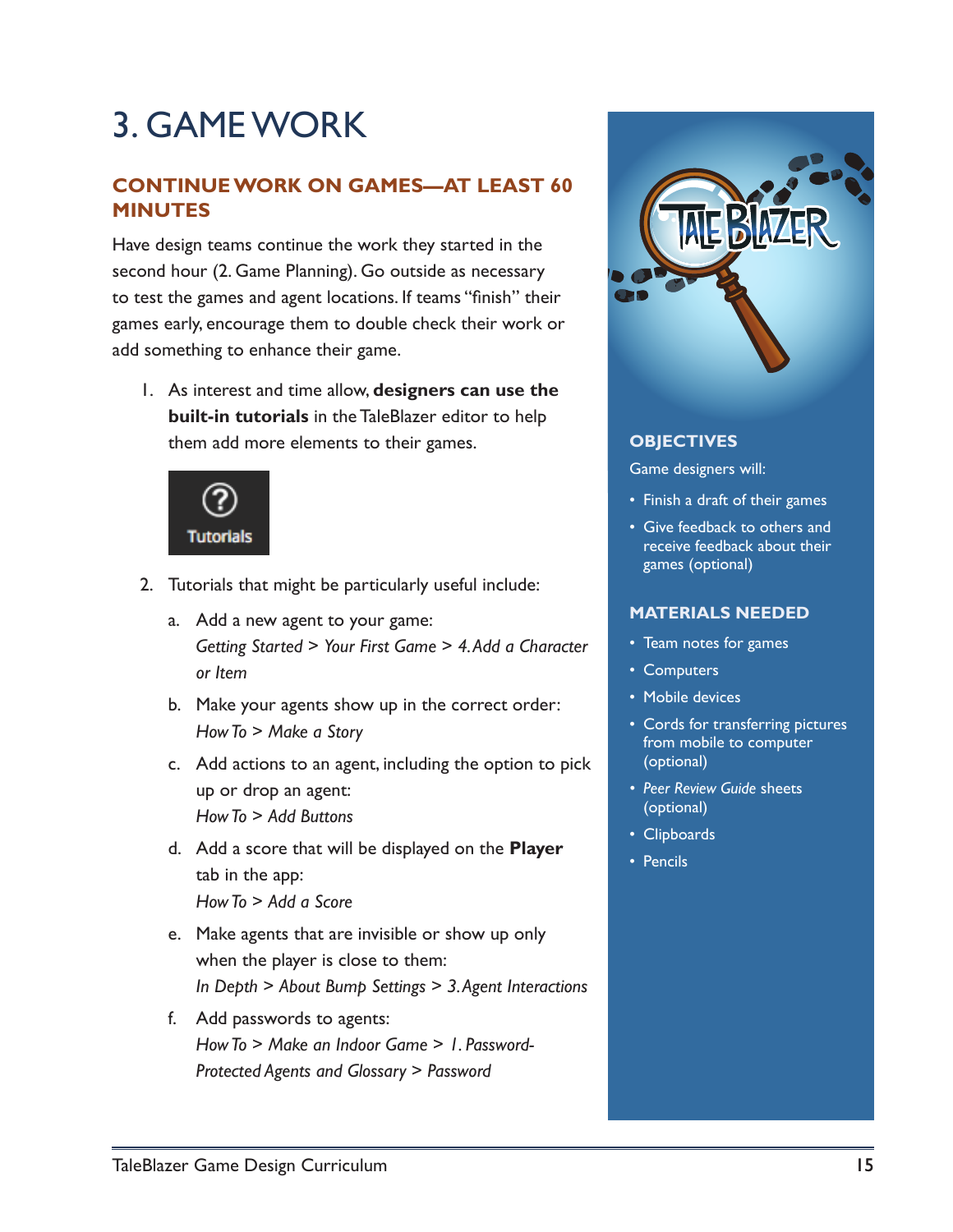#### *(OPTIONAL, IF YOU HAVE ADDITIONAL TIME)*  **PEER REVIEW OF GAMES—20 MINUTES**

Depending on your program goals, peer review might be a helpful activity to encourage game designers to think more critically about their games and ways to improve them. Peer review does take significant time, however, and requires that the games be at a playable point. If you decide to do a peer review session, you might want to choose the shorter presentation option during fourth hour (*4. Finishing Up*) to give teams more time to finish up their work and incorporate feedback from their peers.

- 1. Have one person from each design team serve as Observer, and have the other serve as Game Tester. **Match up the Game Testers with Observers from other design teams.** The Game Testers will play the games their paired Observer created.
- 2. **Make sure all Observers have their games downloaded and updated on a mobile device.** Once the devices are ready, have the Observers hand them over to their (new) Game Tester partners.
- 3. **Hand out Peer Review Observation forms to the Observers, along with clipboards and pencils.**
- 4. **Instruct the Observers that they are there to observe someone else playing their game—not to help them play the game.** The goal is to have a game that somebody could pick up and play unassisted. (If the Game Tester gets stuck to the point that they can't continue, the Observer may help them briefly, but take note of the confusion so that it can be improved later.) **Encourage Game Testers to "think aloud" as they play the game, to help the Observers know what is confusing, fun, surprising, etc.**
- 5. **Go outside to test the games!** Game Testers play the games, while Observers follow along, taking notes (and staying quiet!).
- 6. **When the game is over, the Observer can interview the Game Tester** using the questions at the end of the Peer Review sheet or any other questions they might like to know, based on their observations.
- 7. **Have design teams reunite and report back about their experiences**, focusing specifically on changes they might want to make to their game. Encourage teams to make notes of any intended changes.
- 8. **Optional**: If you have more than 20 minutes, you could pair up design teams and have them play each other's games, alternating roles as Observer and Game Tester. This gives everyone a chance to play a different game and receive direct feedback on their own game.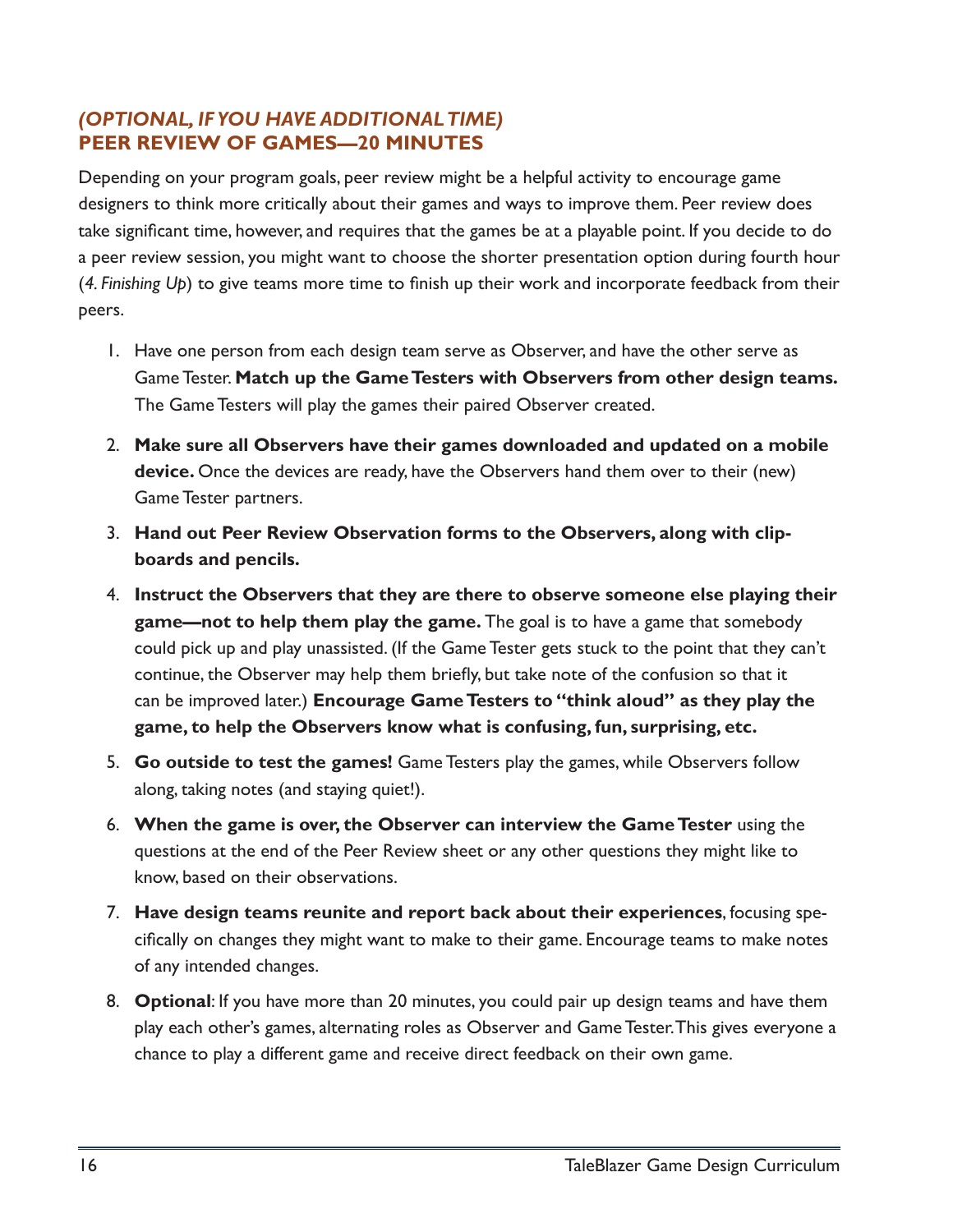### <span id="page-16-0"></span>4. FINISHING UP

#### **FINISHING TOUCHES ON GAMES—FLEXIBLE TIMING**

Give game design teams time to revise and put finishing touches on their games. Depending on time available, you may want to encourage designers to focus on polishing what is already there rather than adding new elements. Make sure to test the games outside to ensure everything works as expected!

#### *(OPTIONAL)*  **GAME SHOWCASE—30–40 MINUTES**

Holding a game showcase is a fun and celebratory way to share the designers' work with others. Since TaleBlazer games are location-based, designers often enjoy having the chance to show their games to friends and family on-site. If you had other people visit as content experts, or if your colleagues are wondering why everyone has been running around with smart phones, invite them too! To make it extra celebratory, you could provide some snacks for visitors.

- 1. **Have each design team write the name of their game and their game code on the board.** This way others can play the game, even if the designers aren't in the room.
- 2. **Designers and visitors download and play games!**
- 3. **Have a computer set up** so that visitors can see the game editor, if desired.

#### *(OPTIONAL)*  **GAME PRESENTATIONS—20–40 MINUTES**

If you don't have as much time, or aren't able to invite outside guests, you could wrap up the session with short presentations from all the design teams about their games.



#### **OBJECTIVES**

Game designers will:

- Revise and put final touches on their games
- Share their games with others

#### **MATERIALS NEEDED**

- Computers
- Mobile devices
- Game notes

#### **GAME SHOWCASE OPTION**

If you have more time available, it can be nice to have design teams create posters about their games so that others can browse the games, even if they don't have a chance to play all the games. Include game codes on the posters and maybe have teams answer some of the focus questions outlined in the Game Presentations activity.